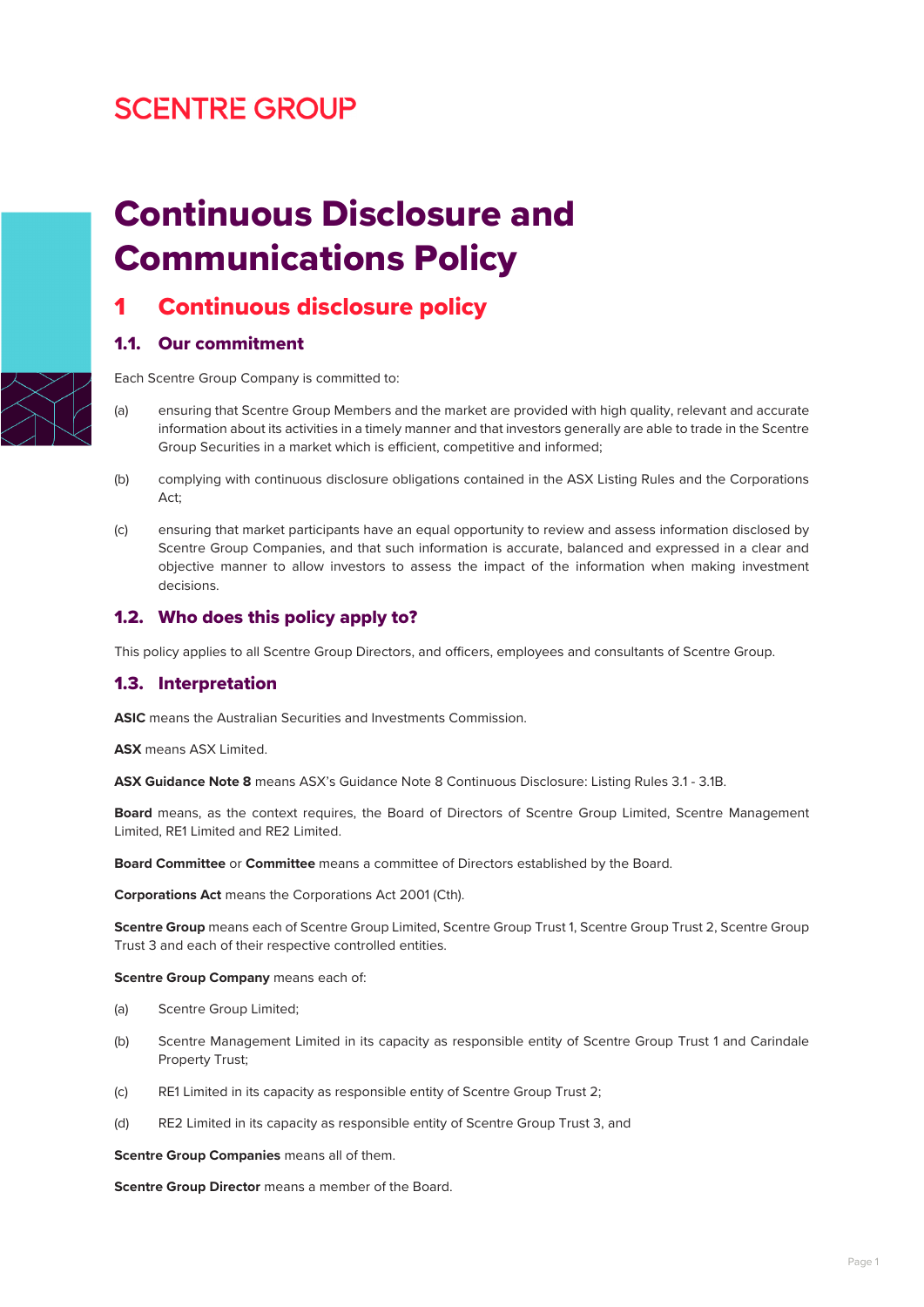**Scentre Group Member** means the holder of any Scentre Group Security.

**Scentre Group Security means:** 

- (a) a stapled security in the Scentre Group (comprising a share in Scentre Group Limited, a unit in Scentre Group Trust 1, a unit in Scentre Group Trust 2 and a unit in Scentre Group Trust 3);
- (b) units in Carindale Property Trust; or
- (c) any other equity or debt security or instrument issued from time to time by any Scentre Group Company or any entity within or controlled by the Scentre Group from time to time and quoted on the ASX or other recognised exchange.

## 2 Continuous disclosure obligations

#### 2.1 The disclosure obligation

Under ASX Listing Rule 3.1, each Scentre Group Company must immediately (meaning "promptly and without delay") notify the market, by announcement to the ASX of any information concerning the relevant entity that a reasonable person would expect to have a 'material' effect on the price or value of a Scentre Group Security related to the relevant entity.

Doing something promptly means doing it as quickly as possible as it can be done in the circumstances and without delay means not deferring, postponing or putting it off to a later time.

The disclosure principles for any other applicable securities exchange are available from the Company Secretary.

#### 2.2 Where disclosure is not required

Scentre Group acknowledges the importance of safeguarding the confidentiality of its corporate information to avoid premature disclosure.

Disclosure under ASX Listing Rule 3.1 is not required in respect of particular information while each of the following requirements are satisfied in relation to the information:

- (a) One or more of the following applies:
	- − disclosure would breach the law; or
	- the information concerns an incomplete proposal or negotiation; or
	- − the information comprises matters of supposition or is insufficiently definite to warrant disclosure; or
	- − the information is generated for the internal management purposes of Scentre Group; or
	- the information is a trade secret.
- (b) The information is confidential and the ASX has not formed a view that the information has ceased to be confidential.
- (c) A reasonable person would not expect the information to be disclosed.

All three elements of this test must be met in order to conclude that disclosure is not required. Scentre Group Companies must disclose the information to ASX as soon as one of the elements is no longer satisfied.

ASX Guidance Note 8 provides further detail regarding the exceptions to immediate disclosure.

#### 2.3 What is 'market sensitive' information?

Information is market sensitive if that information would, or would be likely to, influence persons who commonly invest in securities, in deciding whether to or not to buy, hold or sell a Scentre Group Security.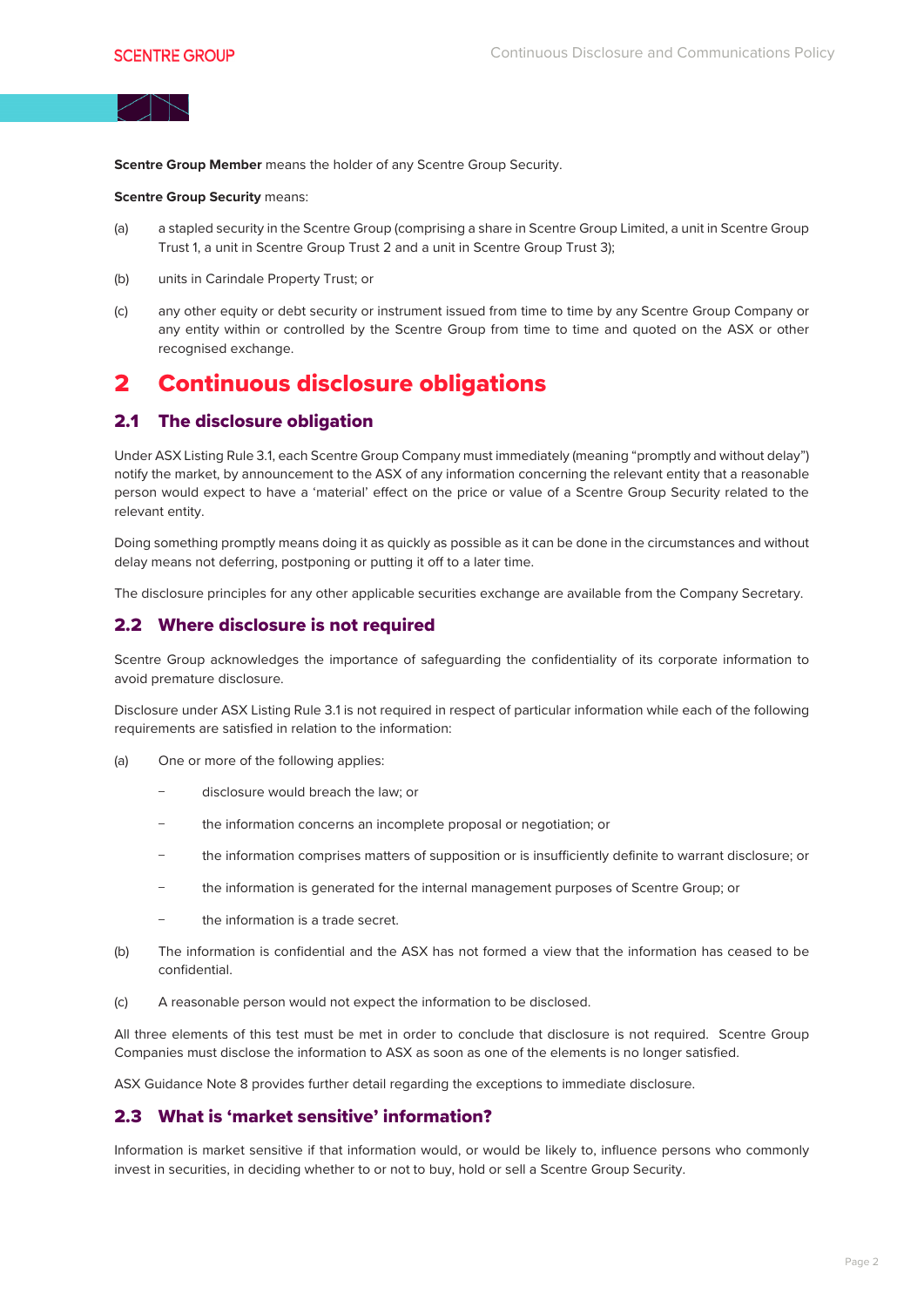

ASX Guidance Note 8 states that the following questions may be helpful in deciding whether information is likely to be 'market sensitive':

- (a) Would this information influence my decision to buy or sell securities in the entity at their current market price?
- (b) Would I feel exposed to an action for insider trading if I were to buy or sell securities in the entity at their current market price, knowing this information had not been disclosed to the market?

If the answer to either question is 'yes', then that should be a cautionary indication that the information may be market sensitive and may require disclosure if it does not fall within the carve-outs in Listing Rule 3.1A (as set out in section 2.2 above).

For each of Scentre Group and Carindale Property Trust, what is material depends on the nature of their respective business activities, size and place in the market. A matter may be material even if there is little impact on Scentre Group's or Carindale Property Trust's financial position and/or financial prospects. For example, the matter may have a significant impact on a Scentre Group entity's reputation or perception of a Scentre Group entity's strategy.

Examples of market sensitive information are set out in the Group's Security Trading Policy.

If any material information disclosed to the market becomes incorrect, the relevant Scentre Group Company must release an announcement correcting or updating the information.

#### 2.4. False markets

Market speculation and rumours, whether substantiated or not, may adversely impact a relevant entity generally or it may affect specific transactions or relationships. That speculation may also result in the ASX formally requesting disclosure by a Scentre Group Company on the matter. Under ASX Listing Rule 3.1B, if ASX considers that there is or is likely to be a false market in Scentre Group Securities and asks Scentre Group to give it information to correct or prevent a false market, Scentre Group is required to give ASX that information.

Speculation may also contain factual errors that may result in Scentre Group Members and the market trading in Scentre Group Securities in a market which is not well informed. Employees must not engage in speculation on any matters in accordance with Scentre Group's 'no comment' policy in section 3.4, and particularly those which may be price or value sensitive.

## 3 Continuous disclosure procedures

#### 3.1. Assessing and disclosing material information

To ensure the proper application of the materiality test and observance of continuous disclosure obligations, all employees and Directors must inform the Company Secretary of any potentially material price or value sensitive information or proposal as soon as they become aware of it. The Company Secretary must then disseminate the information to the Disclosure Group (as outlined in section 3.2) as soon as reasonably practicable for consideration.

#### 3.2. Who determines what is 'market sensitive' information?

The Board is responsible for:

- (a) assessing market sensitive information for the purposes of disclosure;
- (b) approving this policy and monitoring its effectiveness;
- (c) considering and determining any matter referred to it by the Disclosure Group; and
- (d) determining any other continuous disclosure matter that the Board deems appropriate.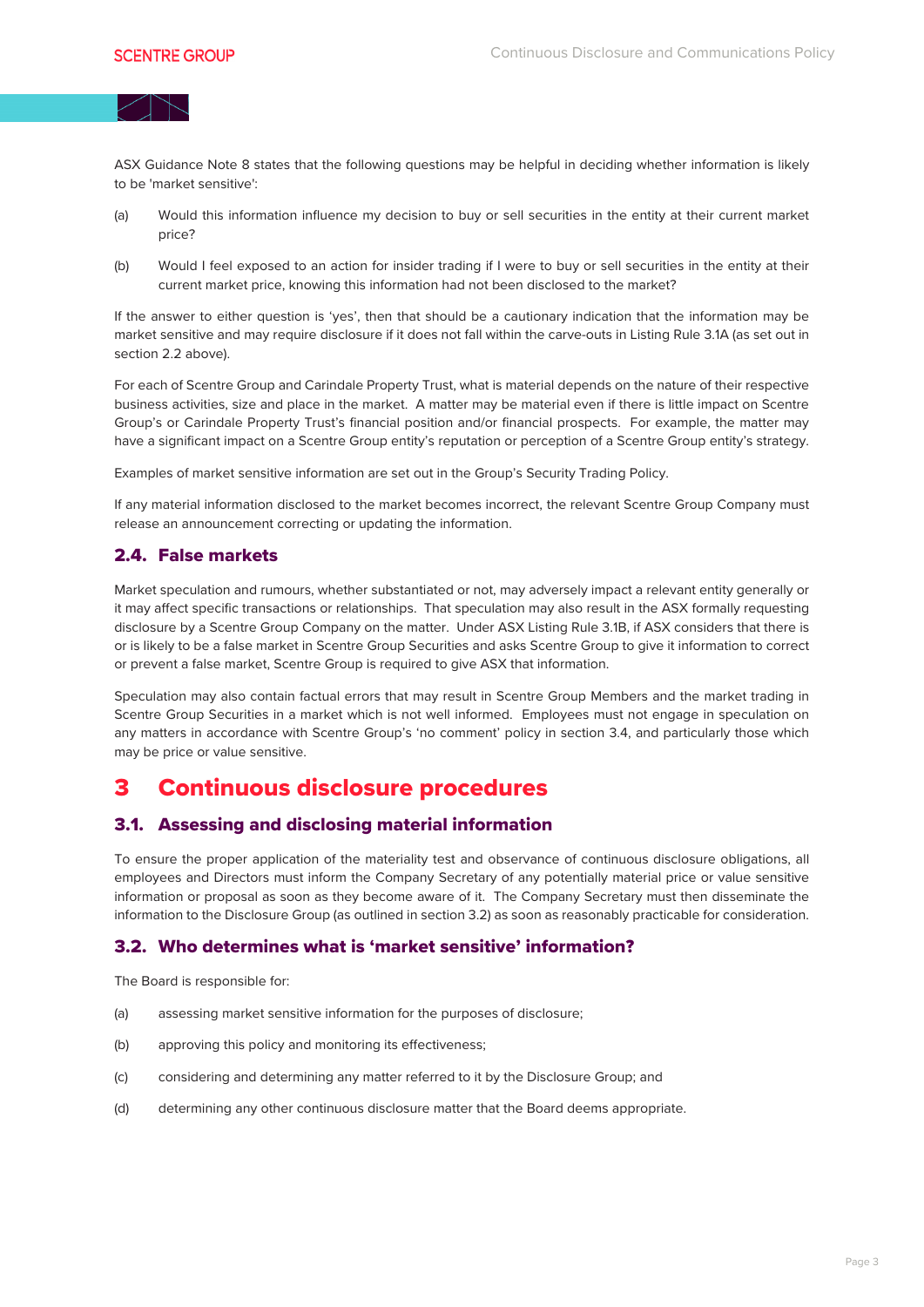The Disclosure Group (comprising the Chief Executive Officer, the Chief Financial Officer, the General Counsel and the Company Secretary) assists the Board in reaching decisions relating to the Group's continuous disclosure obligations. Where required, the available members of that group will consider if information is market sensitive and the appropriateness and timing of disclosure to the ASX and make recommendations to the Board. Where required, external advice will be obtained on any issue relating to disclosure. The Company Secretary is responsible for coordinating meetings to discuss market disclosure matters and obtaining external advice as required.

### 3.3. Significant announcements to be considered by Board

Matters reserved to the Board

Matters reserved to the Board are:

- (a) half-year or full year financial results and reports;
- (b) major transactions or corporate events that contain market sensitive information;
- (c) earnings, and earnings and distribution guidance;
- (d) dividend and distribution policy; and
- (e) any other matter that a Board determines.

Role of Disclosure Group

The Disclosure Group:

- (a) assists the Board in reaching decisions relating to the Group's continuous disclosure obligations, as outlined in section 3.2;
- (b) is authorised to determine whether ASX disclosure is voluntary; and
- (c) is authorised to approve material announcements for release to the ASX (other than in respect of matters that have been reserved to the Board). Prior to release of an announcement under this section the Chief Executive Officer must refer the proposed announcement to the Chair of the Board (or any other Director appointed in the Chair's absence) for assessment as to whether the announcement should be referred to the relevant Board for consideration and approval.

Non-material announcements

The Disclosure Group or members of the Disclosure Group may approve non-material announcements for release to the ASX.

### 3.4. No comment policy for employees

The general policy on responding to market speculation and rumours is that "Scentre Group does not respond to market speculation or rumours". This policy must be observed by employees at all times. If a comment is to be made, that is a decision for the relevant Board, the Chair of the Board or the Chief Executive Officer depending on the nature of the matter and the relevant delegations in place.

The only employees authorised by a Scentre Group Company to speak to the media or externally in relation to the matters subject to this policy are those persons approved by the relevant Board or the Chief Executive Officer from time to time.

### 3.5. Timing of release to the ASX

Under ASX Listing Rule 15.7, except in certain circumstances, Scentre Group must not release information (for example to the media or analysts) that is required to be disclosed to the ASX until it has received formal confirmation from the ASX of its release. The Company Secretary will confirm that receipt.

The Company Secretary will distribute all continuous disclosure announcements to the Board promptly after they have been released to the ASX.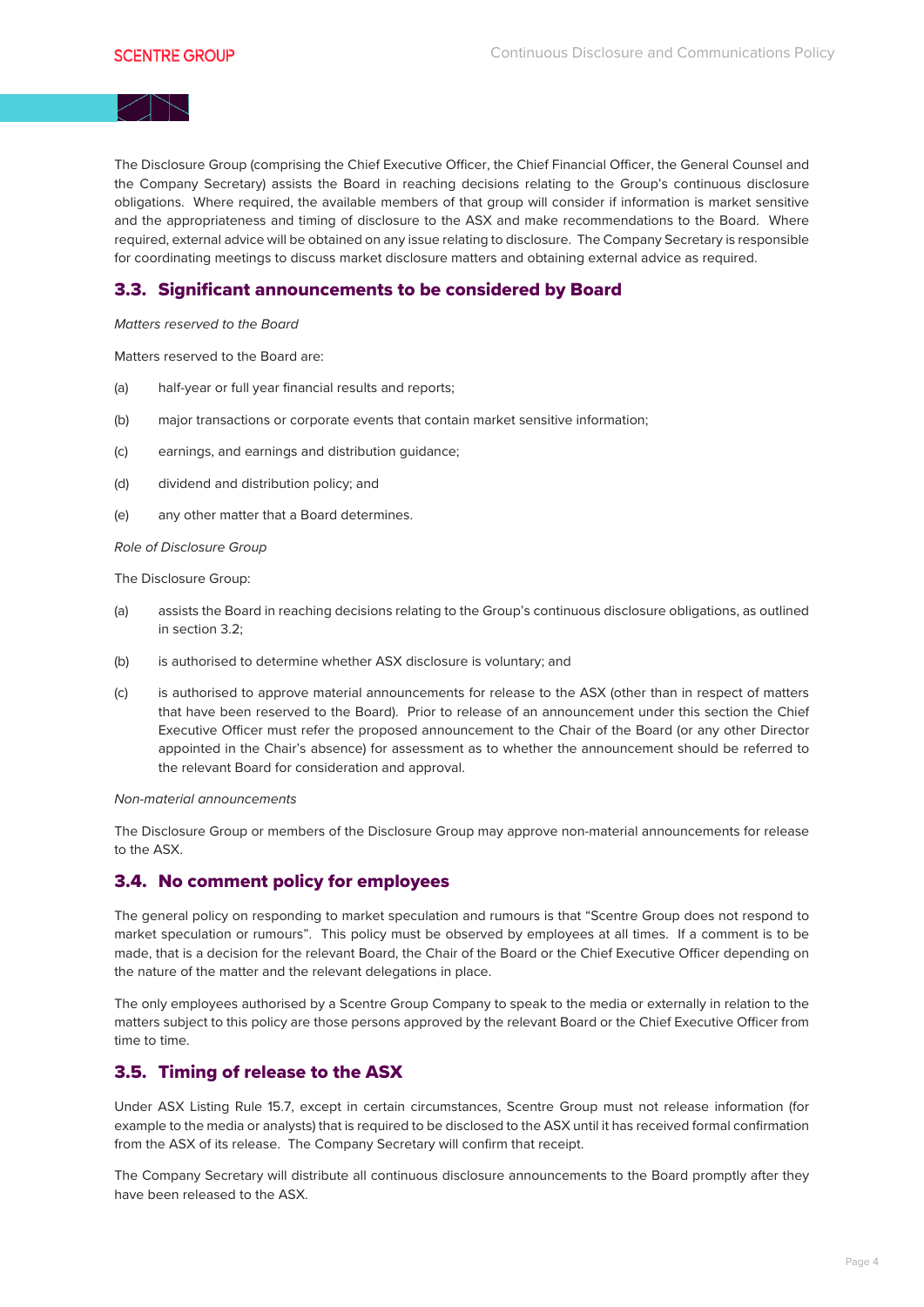### 3.6. Information to be disclosed on website

All information disclosed to the ASX in compliance with this policy will be promptly placed in the Investor Centre section on Scentre Group's website (www.scentregroup.com) or Carindale Property Trust's website (www.carindalepropertytrust.com.au) (as applicable) following receipt of confirmation from the ASX.

#### 3.7. Trading halts

It may be necessary to request a trading halt from the ASX to ensure that orderly trading in Scentre Group Securities is maintained and to manage disclosure issues. The Board or the Disclosure Group will make all decisions in relation to trading halts. No employee is authorised to seek a trading halt except with the approval of the Board, the Chair of the Board or the Chief Executive Officer.

#### 3.8. No embargo of information

Employees must not disclose price or value sensitive information to any person including media or analysts, under an embargo arrangement. Before information becomes known to anyone outside Scentre Group (and its professional advisors) it must be released to the market through the ASX. There is no exception in the ASX Listing Rules for "embargoed releases."

## 4 Ongoing communications with the Financial Markets

### 4.1. Contact with the market

Scentre Group implements a range of investor relations strategies to facilitate effective two-way communication with investors. Scentre Group also recognises the importance of general stakeholder engagement.

In particular, throughout the year, Scentre Group follows a calendar of regular disclosures to the market on its financial and operational results. The senior executive team interacts regularly with the market in a variety of ways, including results briefings, market announcements, one-on-one briefings and other meetings. Scentre Group also communicates with stakeholders through the release to ASX of annual and half-year financial reports, periodic operational updates, investor day presentations, the Group's responsible business report, and the Chair and Chief Executive Officer's addresses to the Annual General Meeting.

Scentre Group also provides background and technical information to institutional investors and investment analysts to support significant announcements made to the ASX and other announcements made about the relevant Scentre Group Company's on-going business activities.

In addition, the Chair of the Board, the Chair of the Human Resources Committee and other nominated Directors also meet with investors and proxy advisors.

At all times when interacting with external individuals, investors, investment analysts and market participants, Scentre Group adheres to the principle that it must ensure it does not communicate market sensitive information to an external party except where that information has previously been disclosed to the market generally.

#### 4.2. Authorised Scentre Group spokespersons

The only employees authorised to speak on behalf of Scentre Group to institutional investors and investment analysts are:

- the Chief Executive Officer;
- the Chief Financial Officer; and
- executives nominated by the Chief Executive Officer.

The Chair of the Board, the Chair of the Human Resources Committee and other nominated Directors are also authorised to meet with investors and proxy advisors.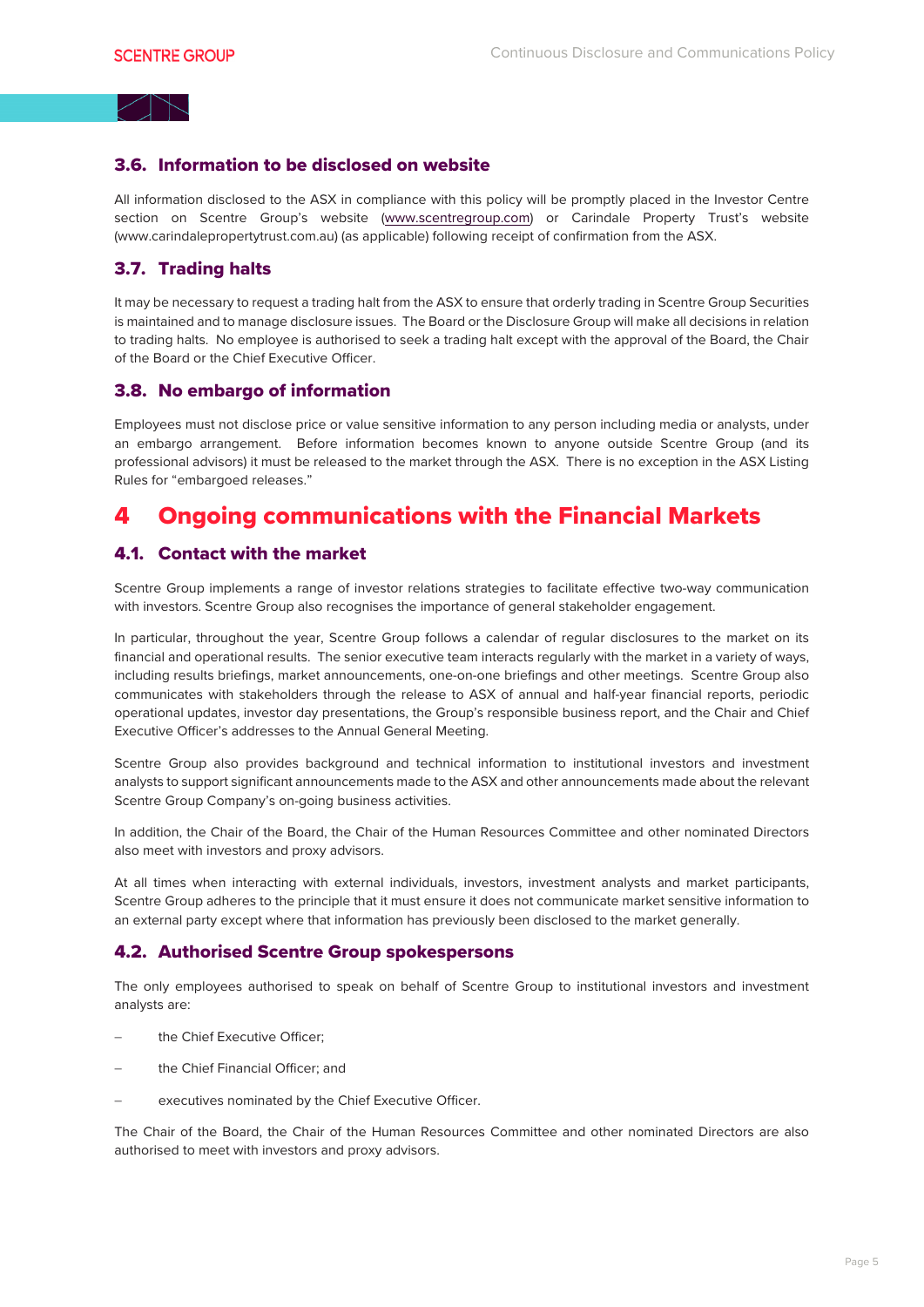Authorised spokespersons may clarify information that Scentre Group has publicly released but must not comment on material price or market sensitive issues that have not been disclosed to the market generally by announcement to the ASX. Scentre Group will not expressly or implicitly provide institutional investors or investment analysts with earnings forecast guidance that has not been disclosed to the market generally. In certain circumstances such as negotiations, Scentre Group enters into confidentiality arrangements to protect and manage price sensitive information.

If any other employee receives a request for comment from an external investor, analyst or the media in relation to any matter concerning a relevant entity they must advise that person that they are not authorised to speak on behalf of Scentre Group and must refer enquiries from:

- investors and investment analysts, to Investor Relations; and
- the media, to Corporate Affairs.

#### 4.3. Open briefings to institutional investors and investment analysts

A Scentre Group Company may hold open briefings (that is, where all members of a relevant group are invited) with institutional investors and/or investment analysts to discuss information that has been released to the market. Where possible, the Scentre Group Company will arrange advance notification of significant open briefings (for example, results announcements) and make such briefings accessible through webcasting or other mass communication mechanisms as may be practical.

For this policy all meetings that are not open meetings are treated as one-on-one briefings.

The policy for conducting open briefings is not to disclose any market sensitive information that has not been announced to the market generally.

Where a question raised in a briefing can only be answered by disclosing market sensitive information, employees must decline to answer the question or take the question on notice and wait until the Scentre Group Company announces the information publicly through announcement to the ASX before responding.

If any employee participating in the briefing considers that a matter has been raised that might constitute a previously undisclosed market sensitive matter, they must immediately refer the matter to the Company Secretary for consideration by the Disclosure Group. If market sensitive information has been disclosed at an open briefing, Scentre Group should immediately give the information to ASX under Listing Rule 3.1 in a form suitable for release to the market.

For open briefings, each Scentre Group Company will disclose presentation materials to the market via the ASX and place those materials in the Investor Centre section on the Scentre Group website or Carindale website (as applicable).

For the purposes of this policy, public speeches and presentations by the Chair of the Board, the Chief Executive Officer or Chief Financial Officer will be classed as 'open briefings'.

### 4.4. One-on-one briefings with investment analysts or institutional investors

It is in the interests of the Scentre Group Members that investment analysts and institutional investors have a thorough understanding of the relevant entity's business operations and activities.

From time to time, each Scentre Group Company participates in one-on-one briefings with investment analysts or institutional investors. At these briefings background and technical information may be provided to assist institutional investors or investment analysts in their understanding of Scentre Group's business activities. The policy is that no previously undisclosed market sensitive information will be disclosed at these briefings.

For the purposes of this policy a one-on-one briefing includes any communication between a Scentre Group Company and an investment analyst or institutional investor including phone calls.

For compliance purposes, where possible, more than one Scentre Group representative should be present and a summary record should be made of all one-on-one briefings held by a Scentre Group Company with investment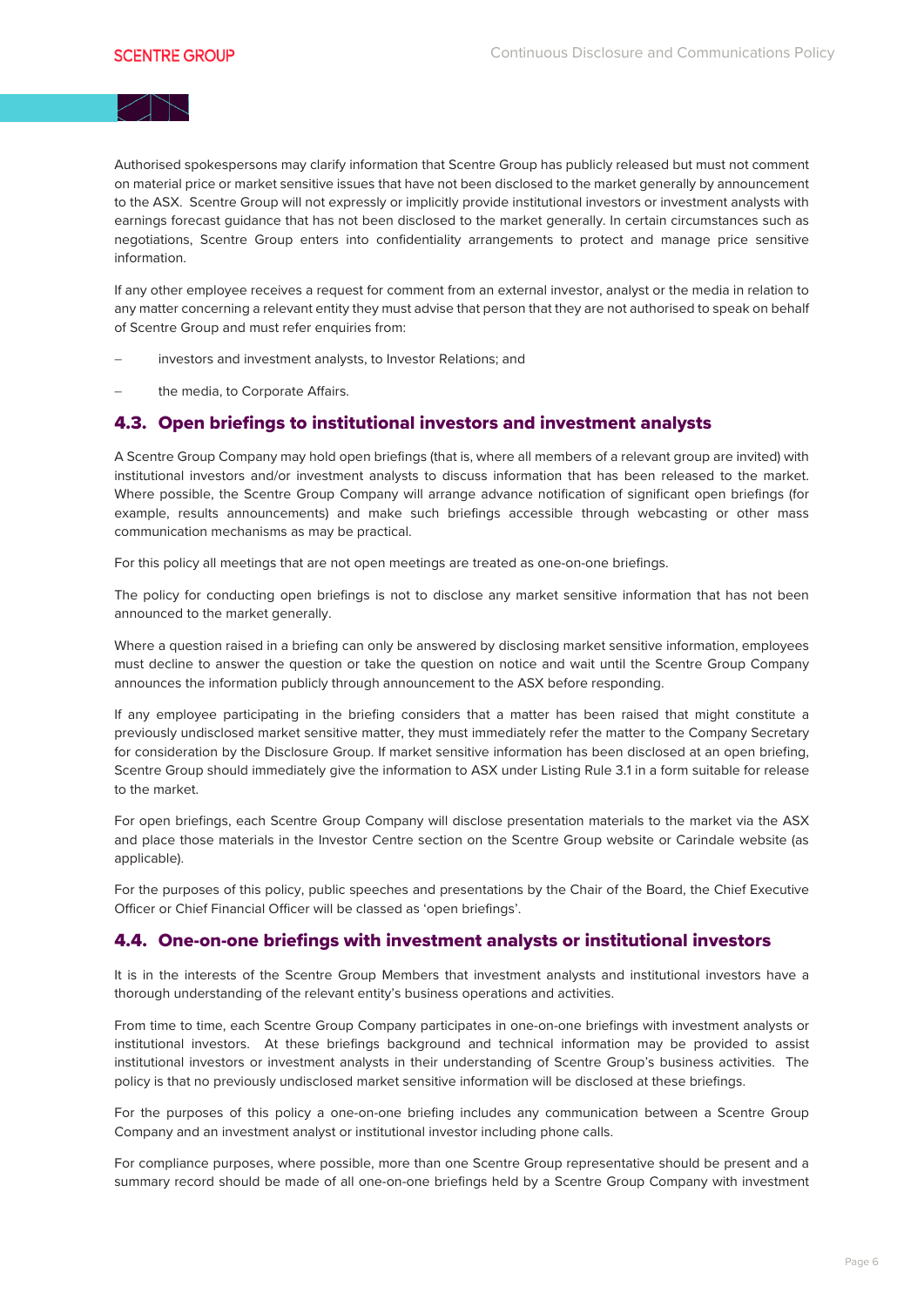analysts or institutional investors for the purpose of reviewing the briefing and discussions to check whether any price sensitive information has been inadvertently disclosed under section 4.5, and such information will be maintained for a reasonable period. The summary record should include a record of those present (names or numbers where appropriate), the time and place of the meeting and the issues discussed at the meeting.

If any employee participating in the briefing considers that a matter has been raised that might constitute a previously undisclosed market sensitive matter, they must immediately refer the matter to their manager and the Company Secretary for consideration by the senior executive team.

The Scentre Group representatives responsible for disclosure should also be aware of information disclosures in advance, including information to be presented at private briefings, to minimise the risk of breaching the continuous disclosure requirements.

#### 4.5. Review of briefing materials

Any written materials to be used at open or one-on-one briefings with institutional investors or investment analysts must be provided in advance to the Chief Executive Officer or Chief Financial Officer to determine whether all information has previously been disclosed to the market and accordingly whether any information may require disclosure.

After briefings, matters discussed at the briefings will also be reviewed to ascertain whether any market sensitive information was inadvertently disclosed. If so, appropriate action must be taken including, if required, immediately announcing the information through the ASX and then posting it on the Scentre Group website or the Carindale website (as applicable).

#### 4.6. Review of analyst reports

Each Scentre Group Company recognises the important role performed by analysts in assisting the establishment of an efficient market with respect to Scentre Group Securities.

However, the Scentre Group Companies are not responsible for, and do not endorse, analysts' reports that contain commentary on any relevant entity.

The Scentre Group Companies do not incorporate analysts' reports in any Scentre Group corporate information, including Scentre Group's website and Carindale Property Trust's website (the policy also extends to hyperlinks to analysts' websites).

Where analysts send draft reports to a Scentre Group Company for comment, they must immediately be referred to Investor Relations.

The Scentre Group Companies will not provide undisclosed market sensitive information in response to such reports. The information may be reviewed only to correct factual inaccuracies on historical matters if this can be achieved using information that has been disclosed to the market generally. Any correction of factual inaccuracies by a Scentre Group Company does not imply endorsement of the content of these reports.

A standard disclaimer will be provided in any response made to an analyst.

## 5 Need help with this policy?

If you have any questions arising from the Continuous Disclosure and Communications Policy, contact the Company Secretary.

## 6 Review of this policy

This policy will be reviewed annually by the Board to ensure that it is operating effectively and assess whether any changes are required.